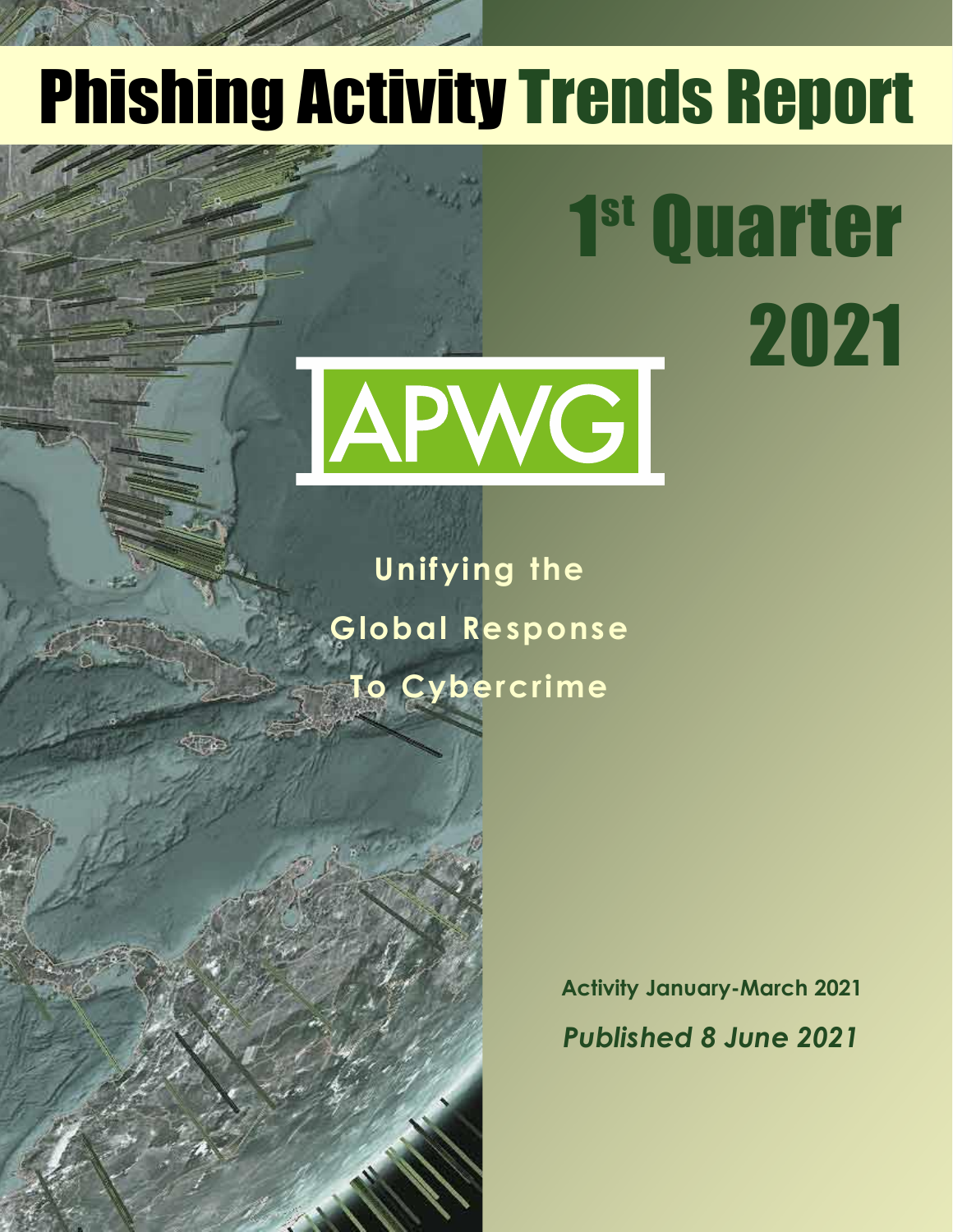#### **Phishing Report Scope**

The *APWG Phishing Activity Trends Report* analyzes phishing attacks and other identity theft techniques, as reported to the APWG by its member companies, its Global Research Partners, through the organization's website at [http://www.apwg.org,](http://www.apwg.org/) and by e-mail submissions to [reportphishing@antiphishing.org.](mailto:reportphishing@antiphishing.org) APWG measures the evolution, proliferation, and propagation of identity theft methods by drawing from the research of our member companies and industry experts.

#### **Phishing Defined**

Phishing is a crime employing both *social engineering* and *technical subterfuge* to steal consumers' personal identity data and financial account credentials. Social engineering schemes prey on unwary victims by fooling them into believing they are dealing with a trusted, legitimate party, such as by using deceptive email addresses and email messages. These are designed to lead consumers to counterfeit Web sites that trick recipients into divulging financial data such as usernames and passwords. Technical subterfuge schemes plant malware onto computers to steal credentials directly, often using systems that intercept consumers' account usernames and passwords or misdirect consumers to counterfeit Web sites.

#### Table of Contents

| 3  |
|----|
| 5  |
| 6  |
| 8  |
| 9  |
| 10 |
| 13 |
|    |

Phishing Activity Trends Report 1st Quarter 2021 [w w w . a p w g . o r g](http://www.apwg.org/) • [i n f o @ a p w g . o r g](mailto:info@apwg.org)

## **Phishing Remains at Historic Highs; January 2021 Smashes All Records**



#### **Phishing Activity Trends Summary**

- After doubling in 2020, the amount of phishing declined during the first quarter of 2021. However, January 2021 was a high in the APWG's records, with an unprecedented 245,771 attacks in one month. [pp. 3-4]
- Business e-mail compromise scams are becoming more costly with average wire transfer requests in BEC attacks increasing to \$85,000, up from \$48,000 in Q3 2020. [pp. 6-7]
- The financial institution, webmail, and social media sectors were the most frequently victimized by phishing in this quarter. [p. 5]
- The use of HTTPS encryption on phishing sites stalled at 83 percent, after rising steadily for years. [p. 8]
- Phishers continue to use certain domain name registrars to obtain domains for their schemes. [pp. 7, 10-11]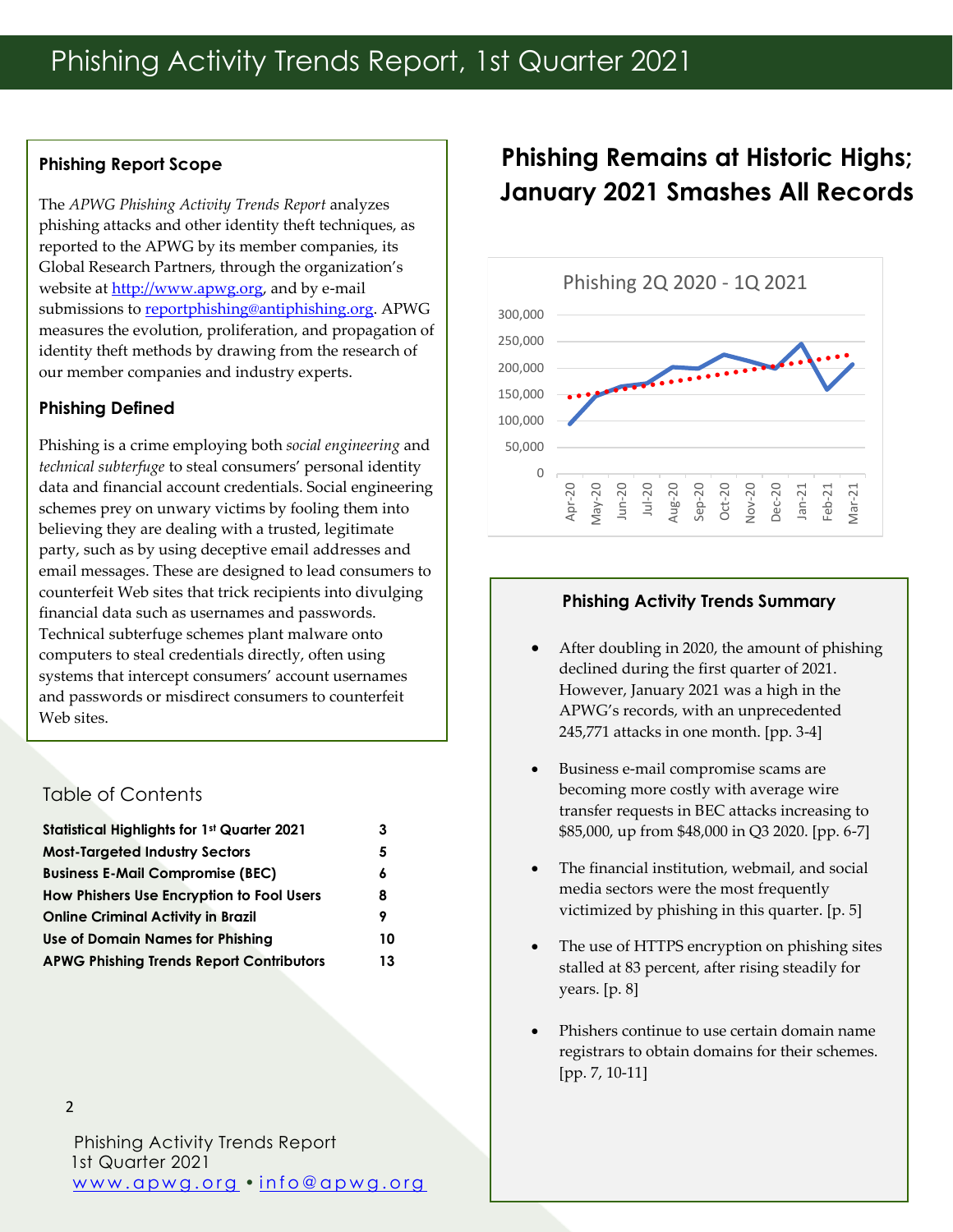#### **Statistical Highlights for the 1st Quarter 2021**

APWG's contributing members study the ever-evolving nature and techniques of cybercrime. With this report, the APWG has refined the methodologies it uses to report phishing. APWG has two sources of phishing data: phishing emails reported to it by APWG members and by members of the public, and phishing URLs reported by APWG members into the APWG eCrime eXchange.

The APWG tracks:

- **Unique phishing sites**. This is a primary measure of reported phishing across the globe. This is determined by the unique base URLs of phishing sites found in phishing emails reported to APWG's repository. (A single phishing site may be advertised as thousands of customized URLs, all leading to basically the same *attack*, or destination.) APWG is measuring reported phishing sites on a more accurate basis accounting for how phishers have been constructing phishing URLs.
- **Unique phishing e-mails subjects**. This counts email lures that have different email subject lines. Some phishing campaigns may use the same subject line but advertise different phishing sites. This metric is a general measure of the variety of phishing attacks, and can be a rough proxy for the amount of phishing taking place.
- The APWG also counts the **number of brands attacked** by examining the phishing reports submitted into the APWG eCrime Exchange, and normalizing the spellings of brand names.

|                                                 | January | February | March   |
|-------------------------------------------------|---------|----------|---------|
| Number of unique phishing Web sites detected    | 245,771 | 158,898  | 207,208 |
| Unique phishing email subjects                  | 172,793 | 112,369  | 39,918  |
| Number of brands targeted by phishing campaigns | 430     | 407      | 465     |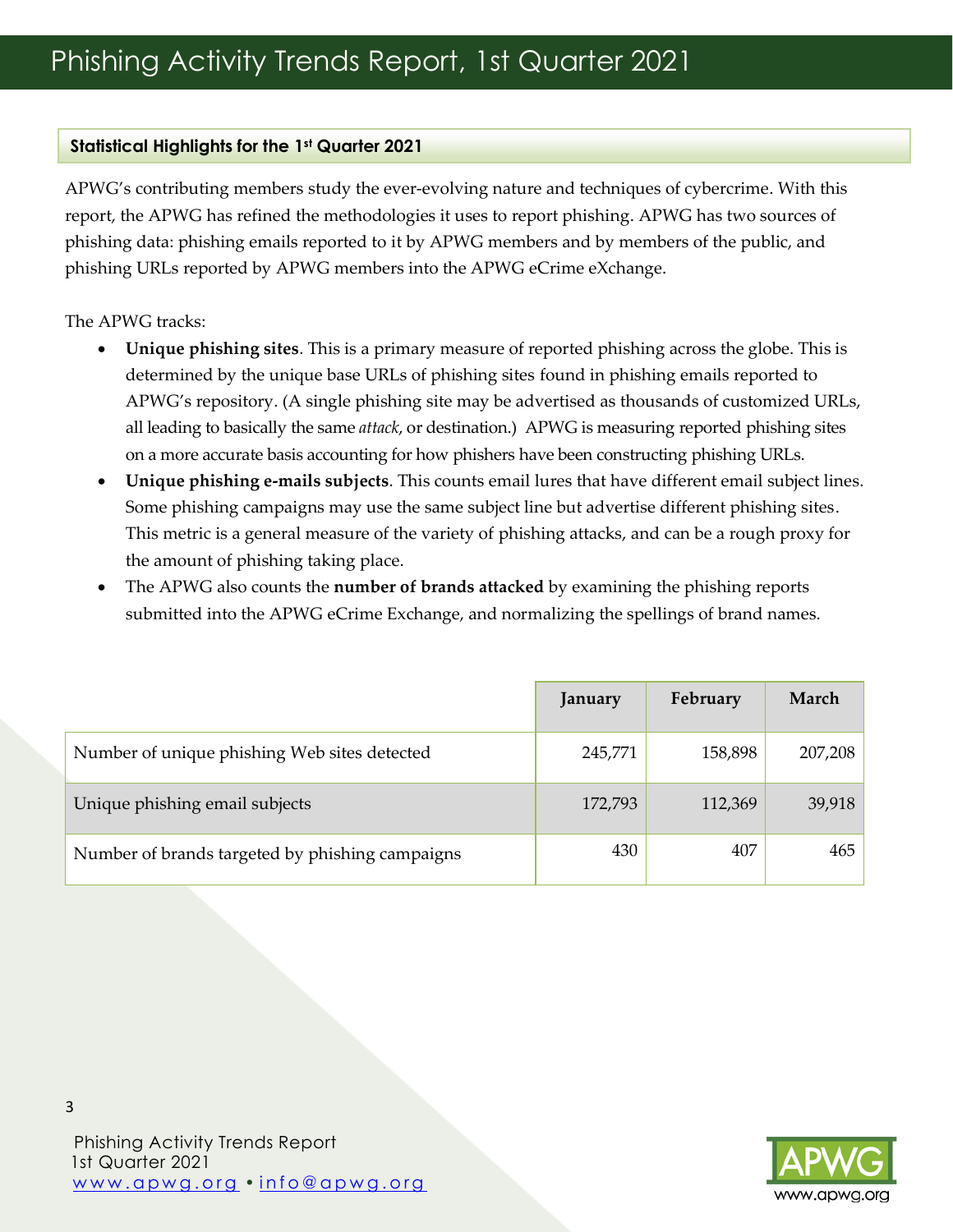

The number of phishing attacks observed by the APWG and its contributing members doubled over the course of 2020. Attacks then peaked in January 2021, with an all-time high of 245,771 new phishing sites appearing in that month alone. The number of attacks then declined in February and March, offering some hope for online consumers. Still, March suffered more than 200,00 attacks, and was the fourth-worst month in APWG's reporting history.

The number of Unique Subjects dipped in March 2021, since the phishing emails reported to APWG that month had an unusual number of duplicative subject lines. The number of brands attacked each month in Q1 also dipped from Q4, when more than 500 brands were attacked every month.



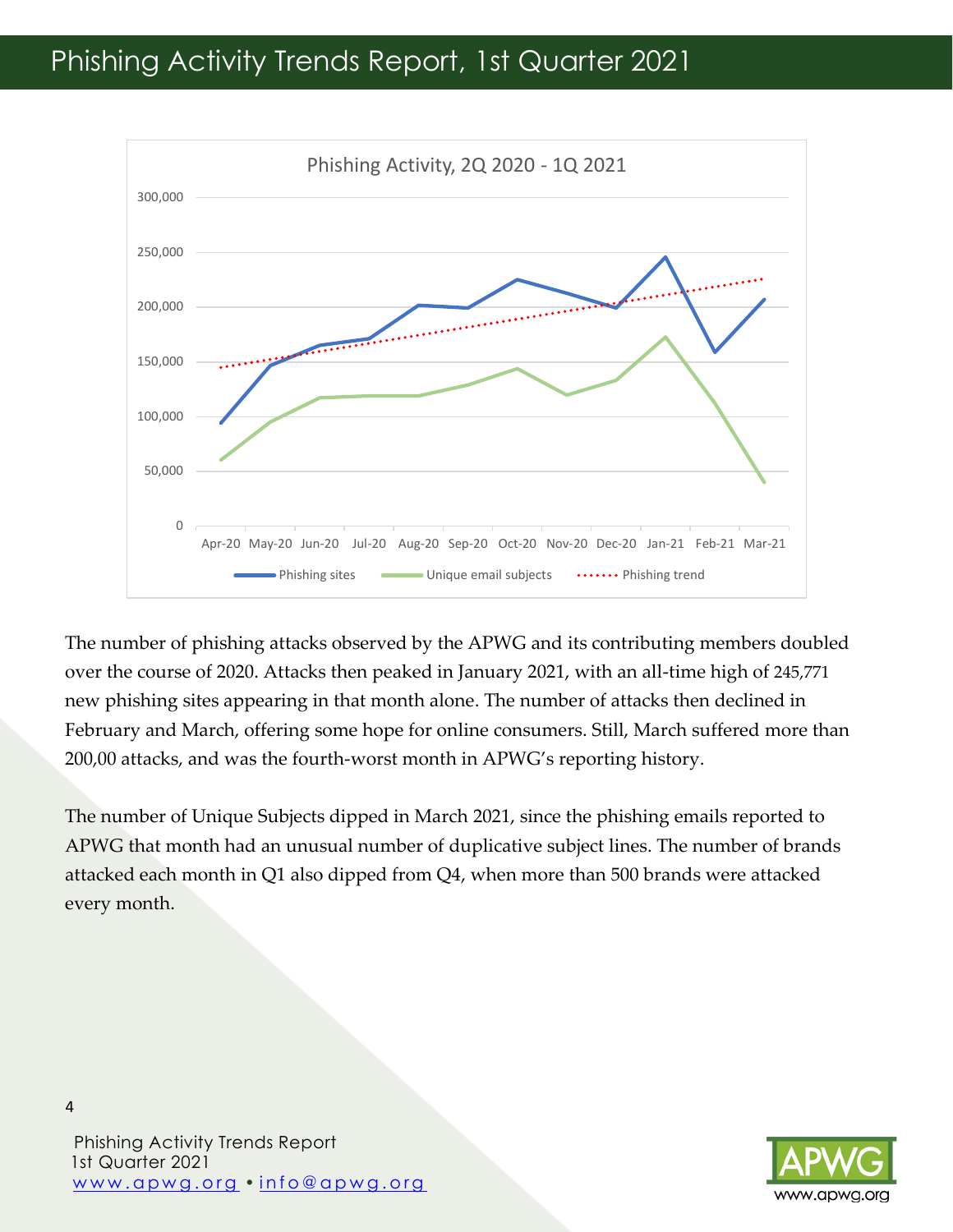#### **Most-Targeted Industry Sectors – 1st Quarter 2021**

In the first quarter of 2021, APWG founding member OpSec Security found that phishing attacks against financial institutions were the still most prevalent, moving from 22.5 percent of all attacks in 4Q2020 to 24.9 percent in 1Q 2021. Attacks against social media sites moved into second place, up from 11.8 percent of all attacks in 4Q 2020 to 23.6 percent in 1Q 2021. Phishing against cryptocurrency targets broke 2 per for the first time. OpSec Online offers world-class brand protection solutions.



*Vishing* is phishing advertised via voice messages, and *smishing* is phishing advertised in SMS messages. "Vishing and smishing incidents are on the rise across organizations in a variety of industries, but the reported volume growth doesn't yet rival traditional phishing," noted Stefanie Wood Ellis, Senior Product Manager at founding APWG member OpSec Online. "Vishing and smishing volume is likely larger than reported, as both methods rely on the consumers to report the incidents." In contrast, phishing advertised via email can be more easily caught by security providers, such as anti-spam and anti-phishing companies.

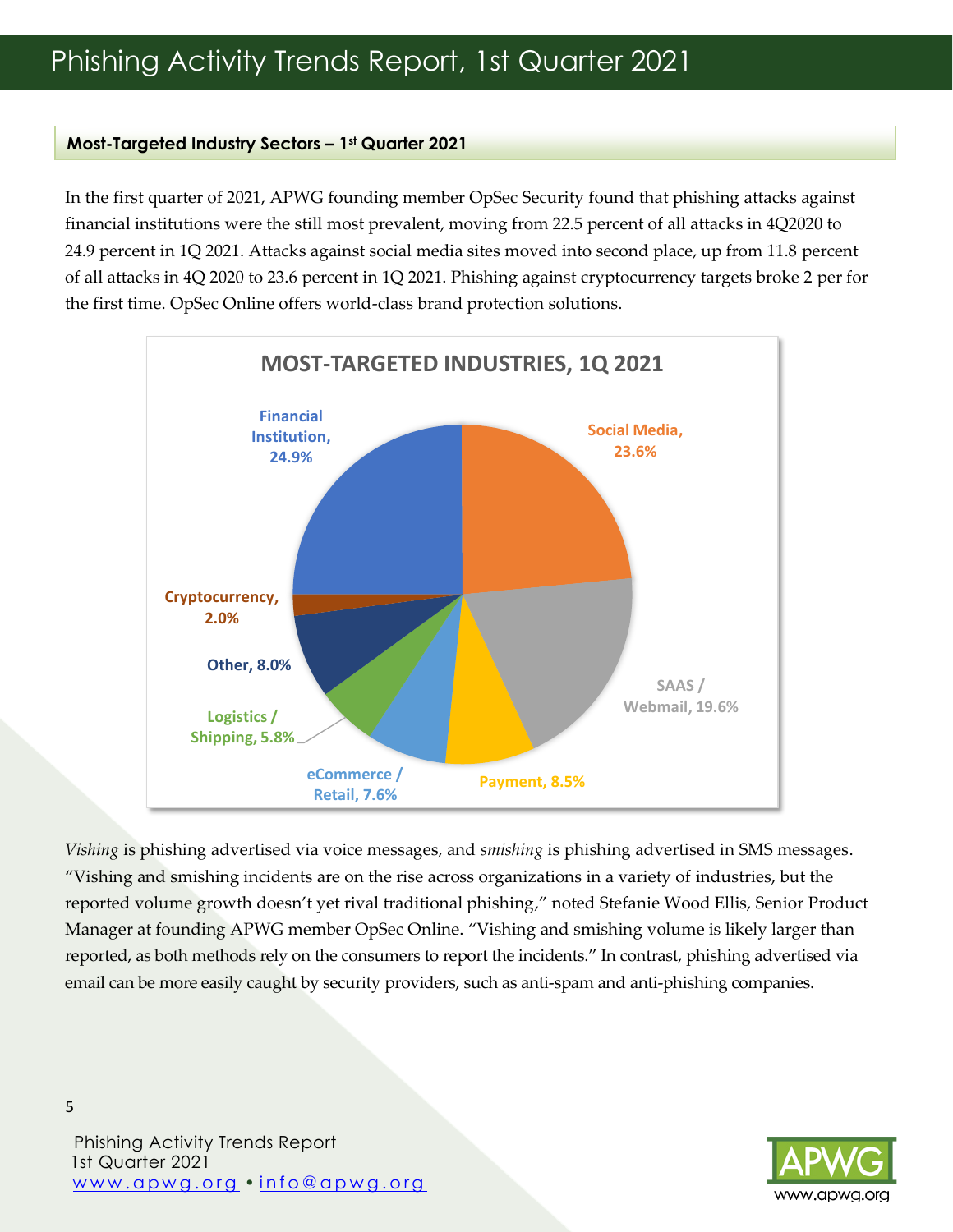#### **Business e-Mail Compromise (BEC), 4th Quarter 2020**

APWG member Agari tracks the identity theft technique known as "business e-mail compromise" or BEC, which has caused aggregate losses in the billions of dollars, at large and small companies. In a BEC attack, a scammer impersonates a company employee or other trusted party, and tries to trick an employee into sending money, usually by sending the victim email from fake or compromised email accounts (a "spear phishing" attack). Agari examined thousands of BEC attacks attempted during Q1. Agari counts BEC as any response-based spear phishing attack that involves the impersonation of a trusted party (a company executive, vendor, etc.) to trick a victim into making a financial transaction or sending sensitive materials. Agari protects organizations against phishing, BEC scams, and other advanced email threats.

Agari found that the average amount requested in wire transfer BEC attacks increased 14 percent from \$75,000 in Q4 2020 to \$85,000 in Q1 2021. This increase is primarily attributed to a continued resurgence in BEC campaigns from Cosmic Lynx, a sophisticated Russian-based BEC group, as well as mergers-andacquisitions themed campaigns that have requested larger payments from BEC targets.

Agari found also that in Q1 2021, scammers requested funds in the form of gift cards in 54 percent of BEC attacks, down from 60 percent in  $Q$  4 2020 and 71 percent in  $Q$ 3 2020. The other 46 percent of requests involved bank transfer, payroll diversion, and "financial aging requests." In a financial aging request, the scammer impersonates an executive and requests that someone in the target company send him a report that contain details about outstanding payments owed by the company's customers, and the accompanying customer contact details. While aging report BEC attacks have been around for more than a year, their volume was minimal until Q1 2021, when more than 10 percent of all BEC attacks involved aging report requests.

"While a majority of aging report requests have previously been attributed to a group we call Ancient Tortoise, the growing number of BEC attacks coming from actors using markedly different tactics indicates that these attacks are becoming more widely adopted in the BEC ecosystem," said Crane Hassold, Senior Director of Threat Research at Agari. "Aging report BEC attacks compromise information from one organization in order to target that organization's customers, similar to Vendor Email Compromise (VEC) attacks. Unlike VEC attacks, however, they do not involve the actual compromise of an employee's email account. Instead, the attacker impersonates a company's executive and simply requests a copy of a recent aging report from their accounting department, which contains a list of all unpaid customer accounts, as well as the names and email addresses of the primary customer contacts. Once an attacker has received an aging report from a victim, he will then target the victim's customers requesting that they pay their overdue invoices to a new bank account controlled by the scammer."

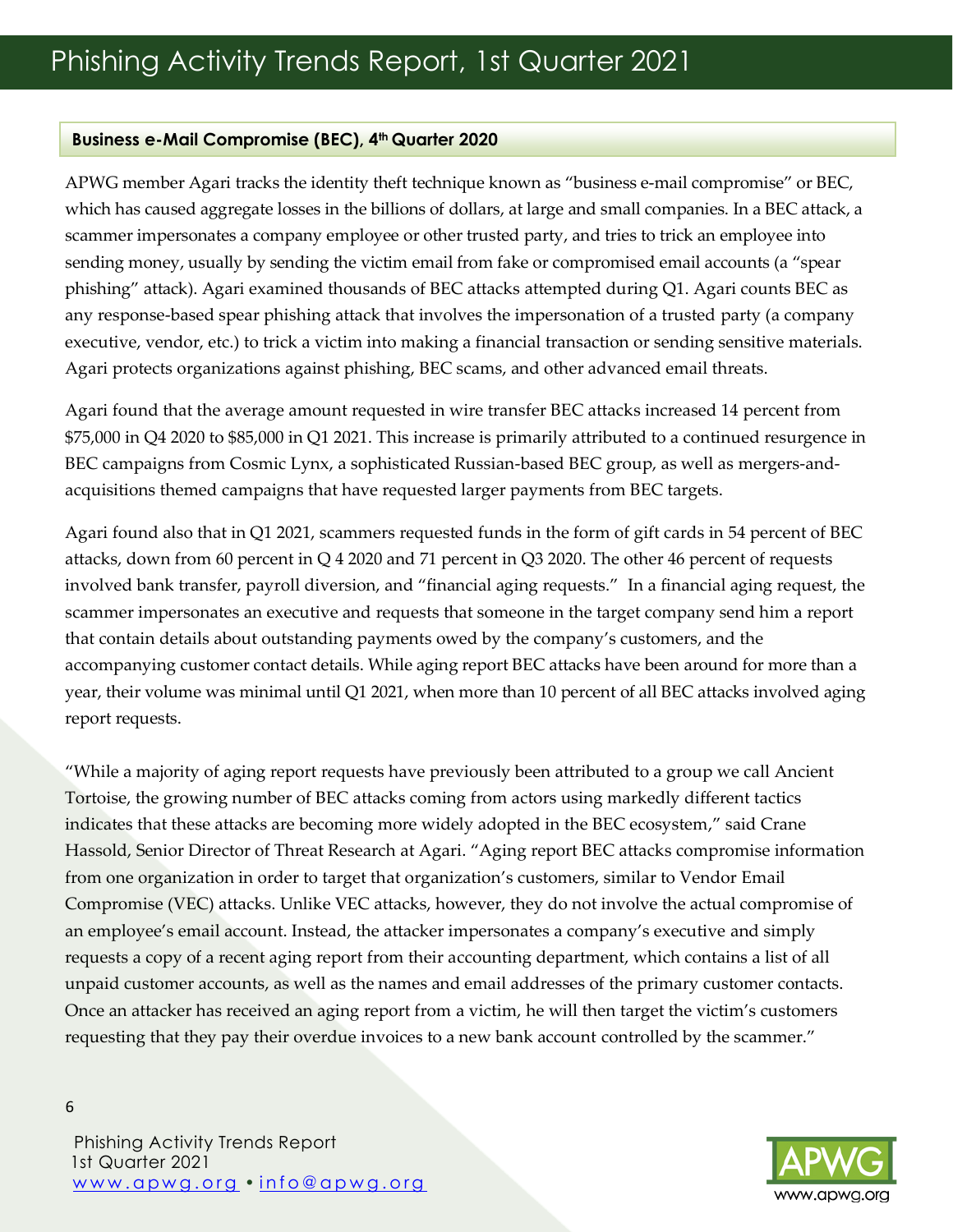eBay, Google Play, iTunes, and Amazon remained the most commonly-requested branded gift cards in BEC attacks; however, Agari observed a notable increase in attacks requesting American Express, Visa, and OneVanilla gift cards, a trend that started in late 2020.

"Twenty percent of all gift card BEC attacks requested one of these three types of cards," noted Hassold. "While we know BEC actors request gift cards because they can exchange then for cryptocurrency at cryptocurrency exchanges, it is possible that this shift may indicate cybercriminals are moving to types of gift cards that are more versatile and can be used to purchase a variety of different things. Additionally, these cards can also be loaded into other accounts, like CashApp, which has emerged as a primary application BEC actors use to move money."

Namecheap and Public Domain Registry (PDR) continue be the primary registrars used by cybercriminals to register the domain names they use in BEC attacks. Agari noted that nearly three-quarters of maliciously registered domains — 73 percent — used in BEC attacks were registered at one of these two registrars. This is an increase from 55 percent in Q4 2020, and from 43% in Q3 2020.





Phishing Activity Trends Report 1st Quarter 2021 [w w w . a p w g . o r g](http://www.apwg.org/) • [i n f o @ a p w g . o r g](mailto:info@apwg.org)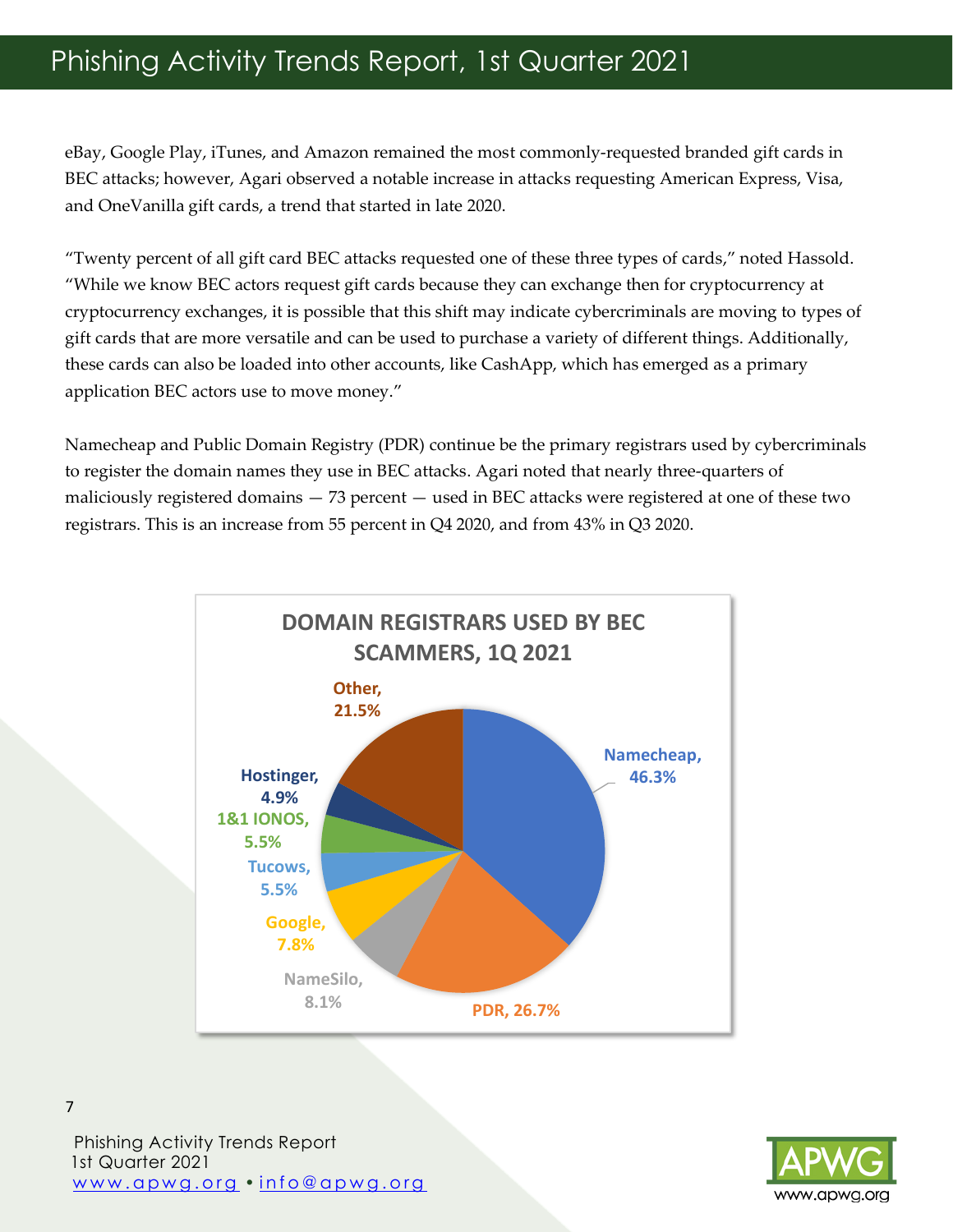#### **How Phishers Use Encryption to Fool Victims**

APWG contributor PhishLabs has been tracking the proportion of phishing sites that are protected by the HTTPS encryption protocol. HTTPS is used to secure communications by encrypting the data exchanged between a person's browser and the web site he or she is visiting. HTTPS is especially important on sites that offer online sales or password-protected accounts. Studying HTTP on phishing sites provides insight into how phishers are fooling Internet users by turning an Internet security feature against them. PhishLabs provides managed security services that help organizations protect against phishing attacks targeting their employees and their customers.



John LaCour, CTO of PhishLabs, analyzed the number of phishing sites using TLS certificates in the quarter. According to LaCour, "The first quarter of 2021 was the first quarter in which we did not see an increase in the number of phishing sites using SSL. The percentage has leveled off at about 83 percent for two quarters in a row."

LaCour also analyzed the type of certificates used. In Q1 2021, 94.5 percent of certificates used in phishing were "Domain Valid" or "DV" certificates. "DV certificates are commonly granted for free by providers

Phishing Activity Trends Report 1st Quarter 2021 [w w w . a p w g . o r g](http://www.apwg.org/) • [i n f o @ a p w g . o r g](mailto:info@apwg.org)

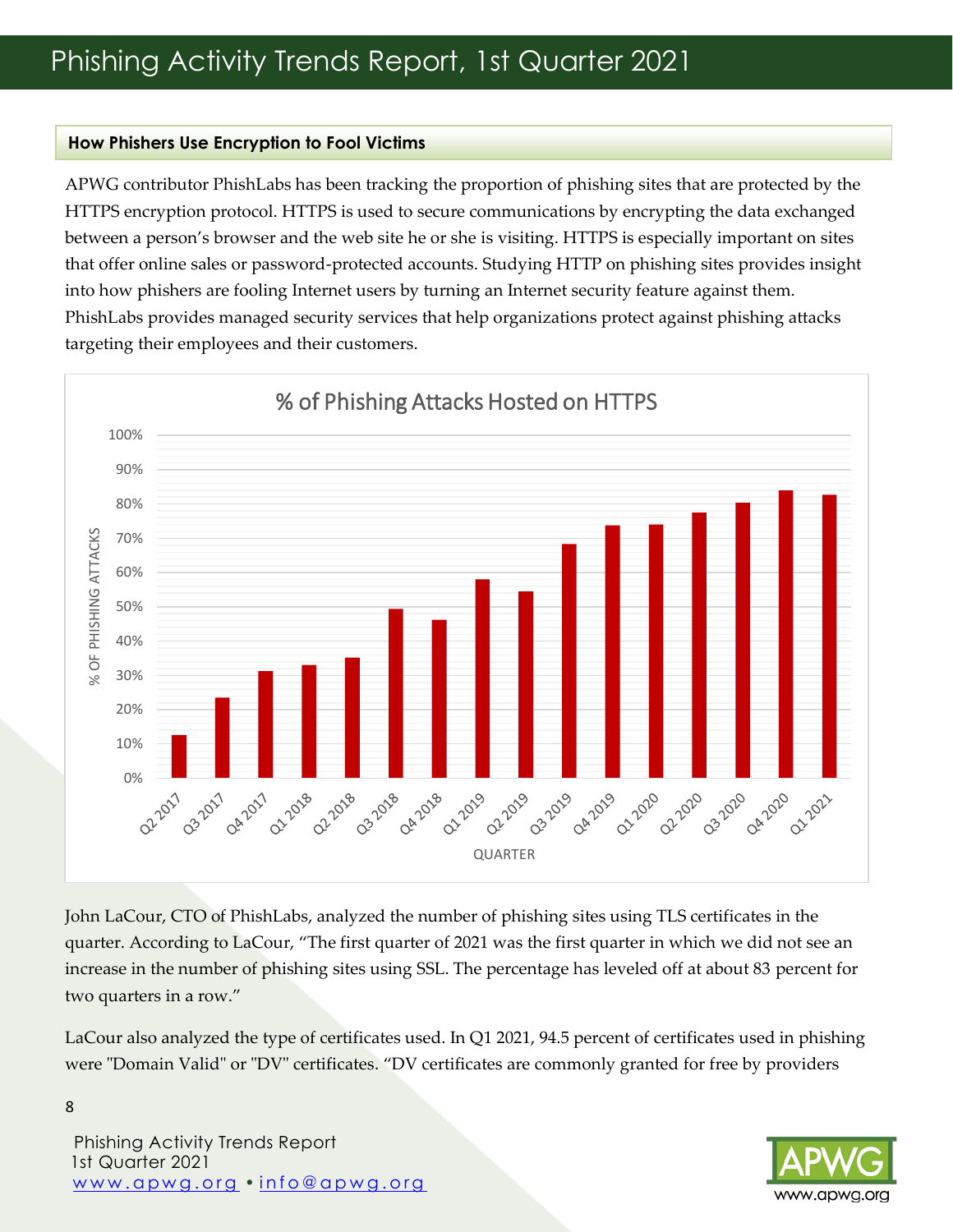such as Let's Encrypt and cPanel, and provide the weakest form of certificate validation, requiring no authentication of the user – only the domain name being used," noted LaCour. PhishLabs only found 11 phishing sites that had Extended Validation (EV) certificates installed. Those sites were all legitimate sites that had been hacked, rather than sites built by attackers who had somehow acquired EV certificates.

#### **Online Criminal Activity in Brazil**

APWG member company Axur is located in Brazil and concentrates on protecting companies and their users in Brazil from Internet-based threats. Axur especially monitors attacks against banks, technology firms, airlines, and online marketplaces located in the country. Axur's data shows how criminals are perpetrating identity theft in South America's largest economy, and shows how these incidents are both local and international problems. Axur's observations also demonstrate how cybercrime's intensity and methods can vary from one locale to another.

In Q1 2021, Axur's systems identified 6,209 phishing attacks. This data is encouraging, as it represents a decline from the third and fourth quarters of 2020:



The first quarter's most significant increase in phishing in Brazil was in the e-commerce sector, suffering the most attacks, and accounting for 45 percent of the quarterly volume of phishing:



Phishing Activity Trends Report 1st Quarter 2021 [w w w . a p w g . o r g](http://www.apwg.org/) • [i n f o @ a p w g . o r g](mailto:info@apwg.org)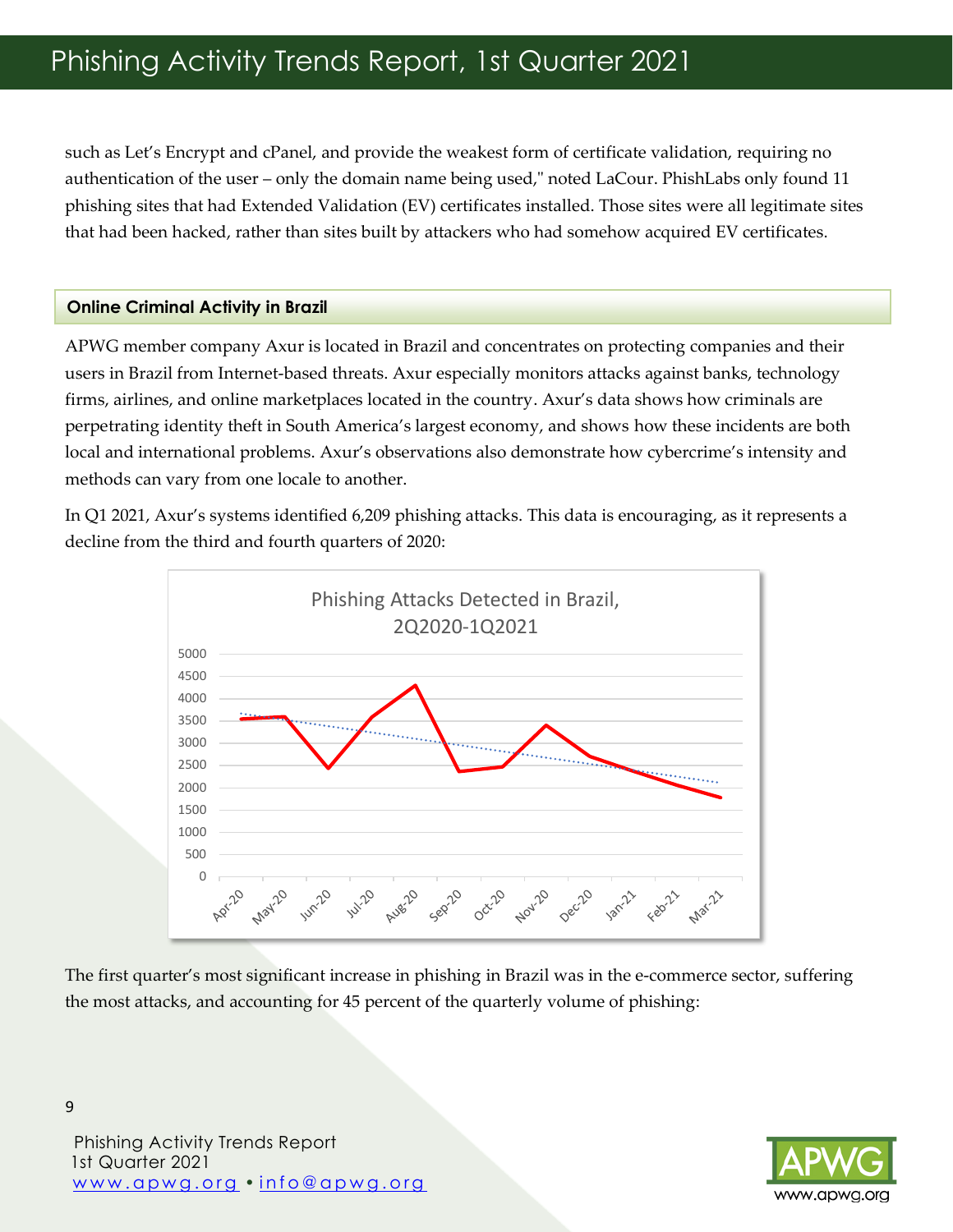

Among the attacks in Q1, Axur found that only 56% of the sites were protected using HTTPS. This compared to a rate of 83 percent worldwide (see page 8).

#### **Use of Domain Names for Phishing**

APWG member RiskIQ provides ongoing analysis of where phishing is happening in the domain name system. RiskIQ provides digital attack surface management, providing discovery, intelligence, and mitigation of threats associated with an organization's digital presence to protect businesses, their brands, and their customers.

RiskIQ analyzed 3,054 confirmed phishing URLs reported to APWG in Q1 2021. RiskIQ found that they were hosted on 2,134 unique second-level domains (and 35 were hosted on unique IP addresses, without domain names).

There are three types of top-level domains (TLDs) for purposes of this report:

Phishing Activity Trends Report 1st Quarter 2021 [w w w . a p w g . o r g](http://www.apwg.org/) • [i n f o @ a p w g . o r g](mailto:info@apwg.org)

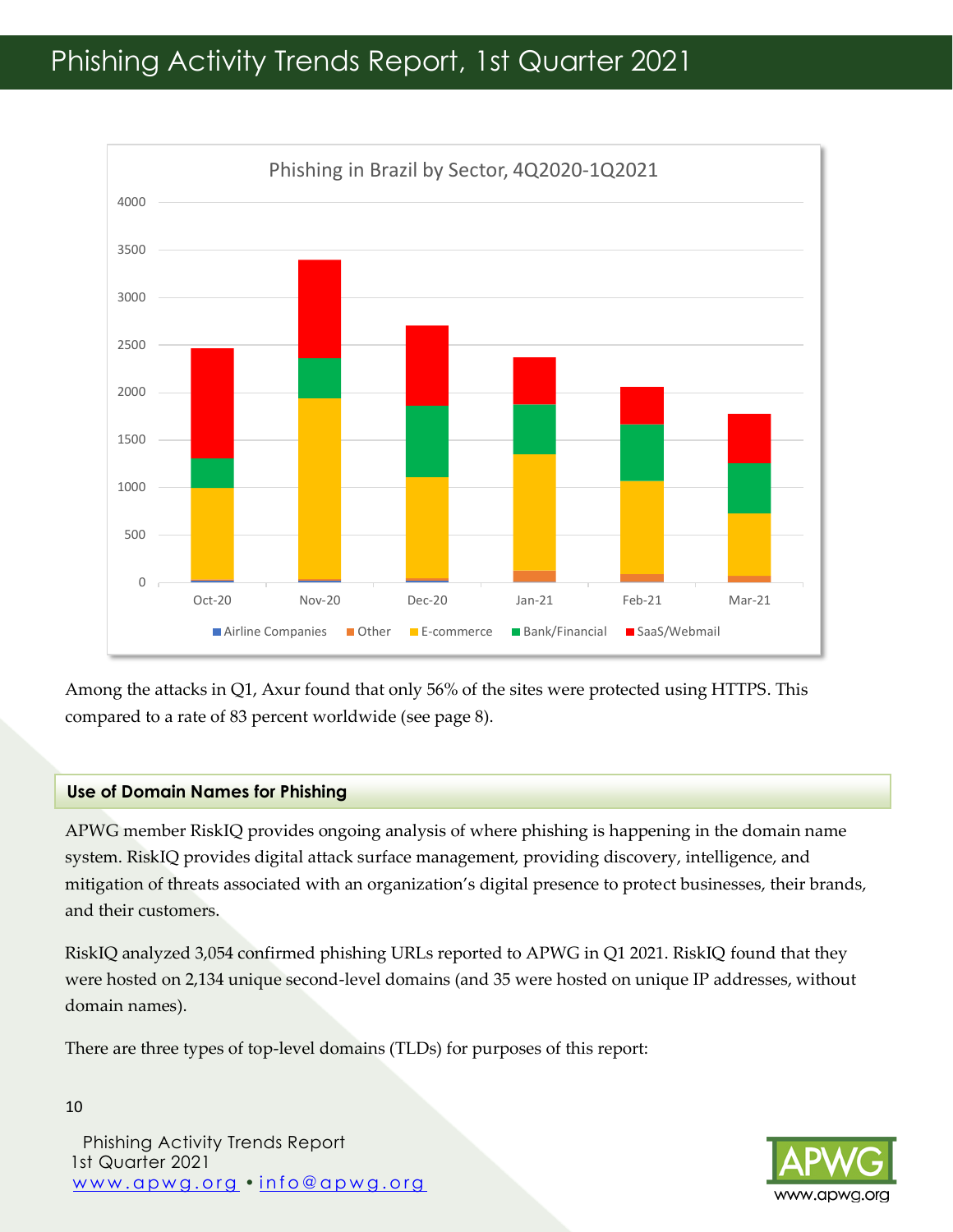- "Legacy" generic TLDs, which existed before 2011. These include .COM, .ORG, and TLDs such as .ASIA and .BIZ. They represented about 48 percent of the domain names in the world, but represented 77.6% percent of the phishing domains in the sample set. There were 1,656 legacy gTLDs in the sample set. Most of those were in .COM, which had 1,535 domains in the set.
- The new generic top-level domains (nTLDs), such as .XYZ and .ICU, were released after 2011. The nTLDs represented about 8 percent of the domains in the world, and were about 8 percent of the domains in the sample set (173 domains).
- The country code domains (ccTLDs), such as .UK for the United Kingdom and .BR for Brazil. ccTLDs were about 43 percent of the domains in the world, but were only 14 percent of the domains in the Q3 sample set (305 domains).

| <b>Rank</b> | <b>TLD</b>  | Category | # of Unique Domains<br>in Sample Set (1Q 2021) |
|-------------|-------------|----------|------------------------------------------------|
| 1           | .COM        | gTLD     | 1,535                                          |
| 2           | .UK         | ccTLD    | 77                                             |
| 3           | .ORG        | gTLD     | 55                                             |
| 4           | NET.        | gTLD     | 46                                             |
| 5           | <b>XYZ</b>  | nTLD     | 43                                             |
| 6           | <b>LIVE</b> | nTLD     | 28                                             |
| 7           | .BR         | ccTLD    | 24                                             |
| 8           | .LINK       | nTLD     | 24                                             |
| 8           | .INFO       | gTLD     | 18                                             |
| 10          | .ME         | ccTLD    | 18                                             |

The TLDs that had the most unique second-level domains used for phishing were:

In related news, RiskI[Q took a closer look](https://www.riskiq.com/blog/external-threat-management/logokit-business/) at the infrastructure and criminal enterprise behind LogoKit, a simple, modularized, and adaptable phish kit running on at least hundreds of domains. The resulting investigation illuminated a massive phishing ecosystem and thriving crimeware economy driven by a high demand for simple, effective phishing tools.

Magecart phishing attacks [skyrocketed,](https://www.riskiq.com/blog/labs/magecart-medialand/) and in one period RiskIQ detected new attacks every few minutes. The Magecart threat actors use digital skimmers to intercept and exfiltrate credit card information from online purchases to either use or sell on the dark web.

11 Android apps containing the Cerberus and Anubis banking trojans were [more extensive](https://www.riskiq.com/blog/external-threat-management/turkey-dog-covid-lures/) than previously believed. These campaigns, dubbed "Turkey Dog," attempt to lull Turkish speakers into installing the trojans by either masquerading as part of the Turkish government by promising cash payments of



Phishing Activity Trends Report 1st Quarter 2021 [w w w . a p w g . o r g](http://www.apwg.org/) • [i n f o @ a p w g . o r g](mailto:info@apwg.org)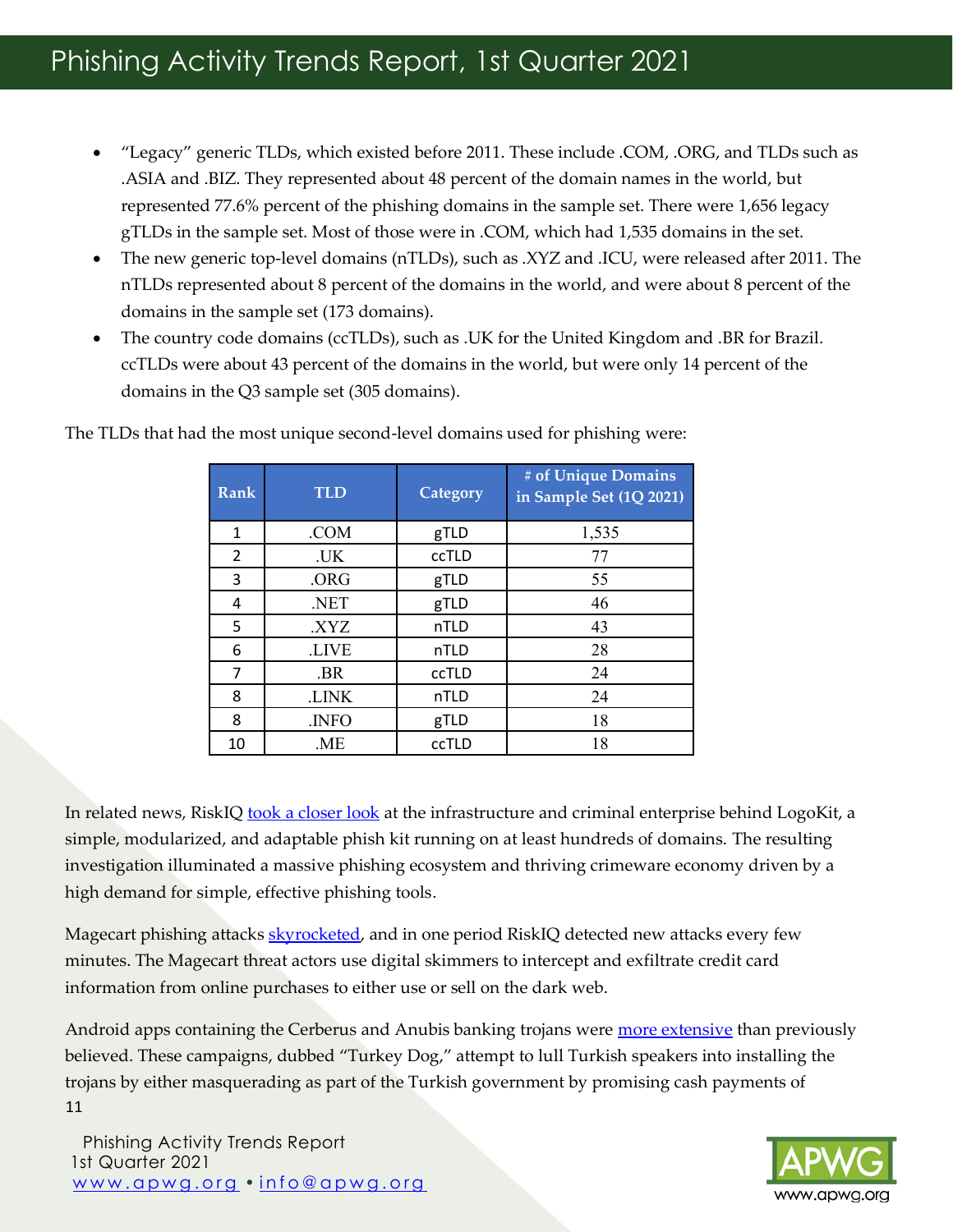thousands of Turkish lira, or promising a free Internet package to stay safe at home during the pandemic. The remote access trojans (RATs) can exploit SMS to circumvent two-factor authentication, as well as record audio, perform full-screen overlays to present a false login page for harvesting banking credentials, and install additional software.

"As the global pandemic is not yet behind us, we must maintain and encourage vigilance against scammers that will continue to try and illegally profit by abusing the public's interest in vaccination," said Jonathan Matkowsky, Vice-President of Digital Risk at RiskIQ.

Phishing Activity Trends Report 1st Quarter 2021 www.apwg.org • info@apwg.org